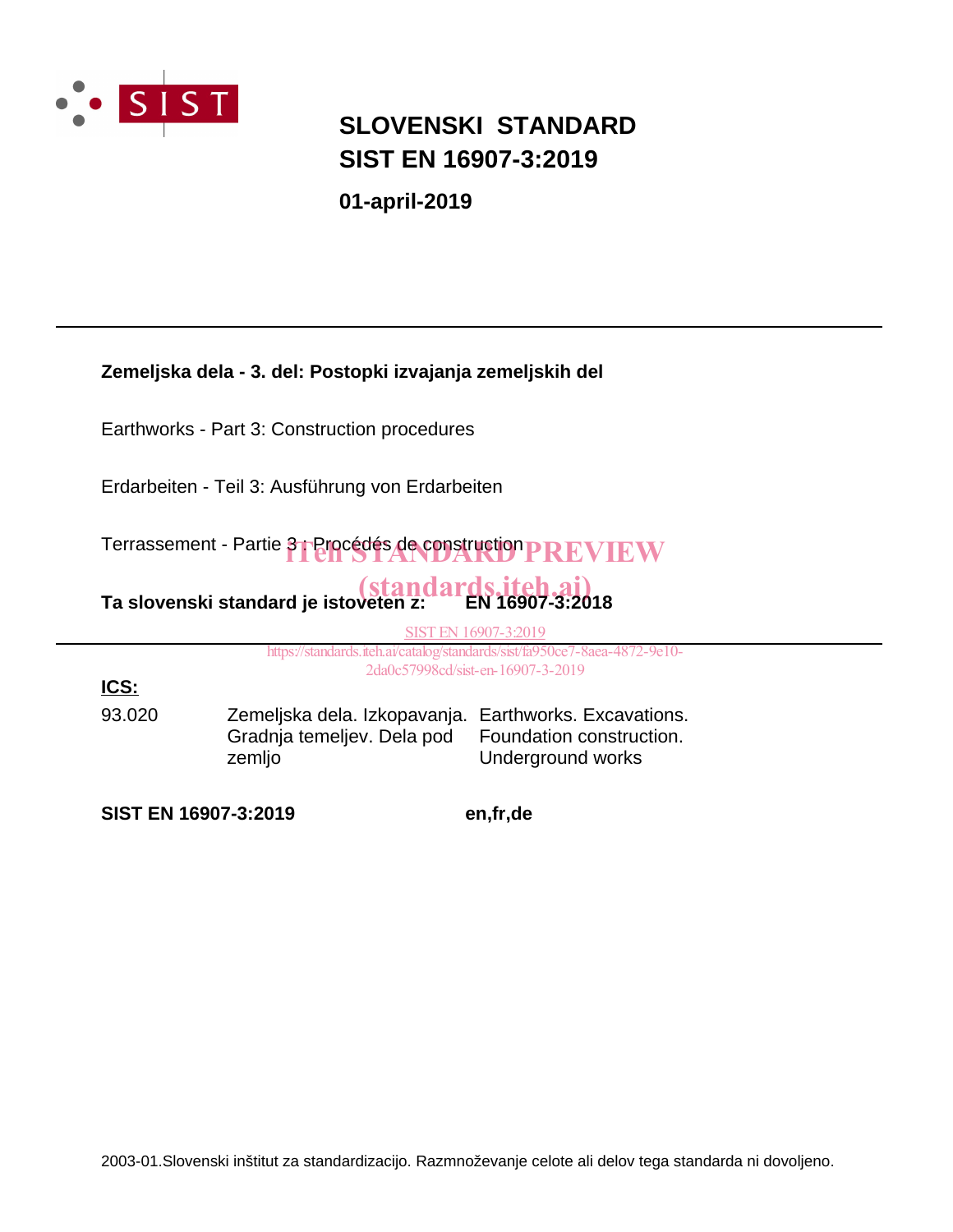**SIST EN 16907-3:2019**

## iTeh STANDARD PREVIEW (standards.iteh.ai)

SIST EN 16907-3:2019 https://standards.iteh.ai/catalog/standards/sist/fa950ce7-8aea-4872-9e10- 2da0c57998cd/sist-en-16907-3-2019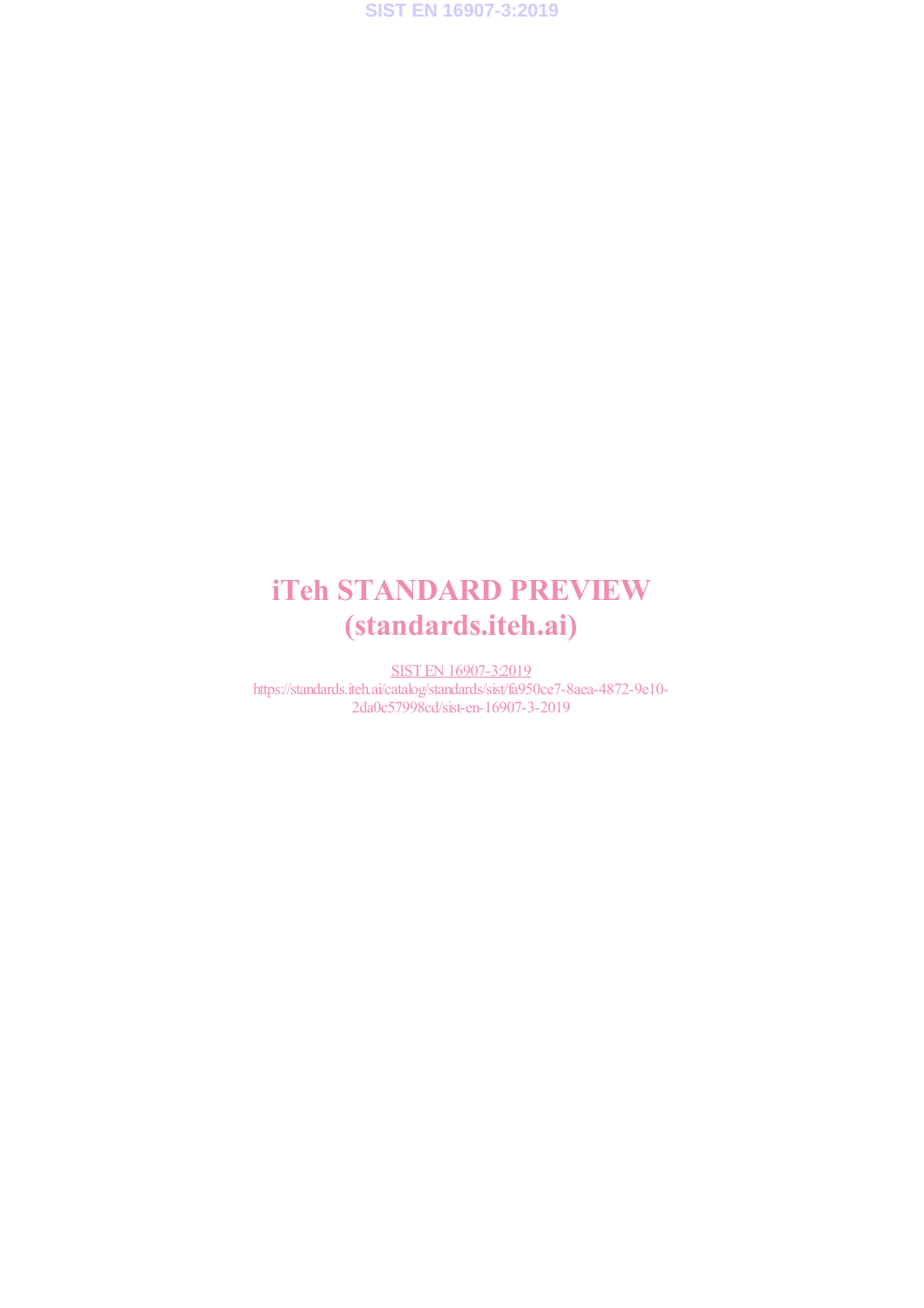#### **SIST EN 16907-3:2019**

# EUROPEAN STANDARD NORME EUROPÉENNE EUROPÄISCHE NORM

## **EN 16907-3**

December 2018

ICS 93.020

English Version

### Earthworks - Part 3: Construction procedures

Terrassement - Partie 3 : Procédés de construction Erdarbeiten - Teil 3: Ausführung von Erdarbeiten

This European Standard was approved by CEN on 14 May 2018.

CEN members are bound to comply with the CEN/CENELEC Internal Regulations which stipulate the conditions for giving this European Standard the status of a national standard without any alteration. Up-to-date lists and bibliographical references concerning such national standards may be obtained on application to the CEN-CENELEC Management Centre or to any CEN member.

This European Standard exists in three official versions (English, French, German). A version in any other language made by translation under the responsibility of a CEN member into its own language and notified to the CEN-CENELEC Management Centre has the same status as the official versions.

CEN members are the national standards bodies of Austria, Belgium, Bulgaria, Croatia, Cyprus, Czech Republic, Denmark, Estonia,<br>Finland, Former Yugoslav Republic of Macedonia, France, Germany, Greece, Hungary, Iceland, Ire Finland, Former Yugoslav Republic of Macedonia, France, Germany, Greece, Hungary, Iceland, Ireland, Italy, Latvia, Lithuania, Luxembourg, Malta, Netherlands, Norway, Poland, Portugal, Romania, Serbia, Slovakia, Slovenia, Spain, Sweden, Switzerland,<br>Turkey and United Kingdom. Turkey and United Kingdom.

> SIST EN 16907-3:2019 https://standards.iteh.ai/catalog/standards/sist/fa950ce7-8aea-4872-9e10- 2da0c57998cd/sist-en-16907-3-2019



EUROPEAN COMMITTEE FOR STANDARDIZATION COMITÉ EUROPÉEN DE NORMALISATION EUROPÄISCHES KOMITEE FÜR NORMUNG

**CEN-CENELEC Management Centre: Rue de la Science 23, B-1040 Brussels** 

Ref. No. EN 16907-3:2018 E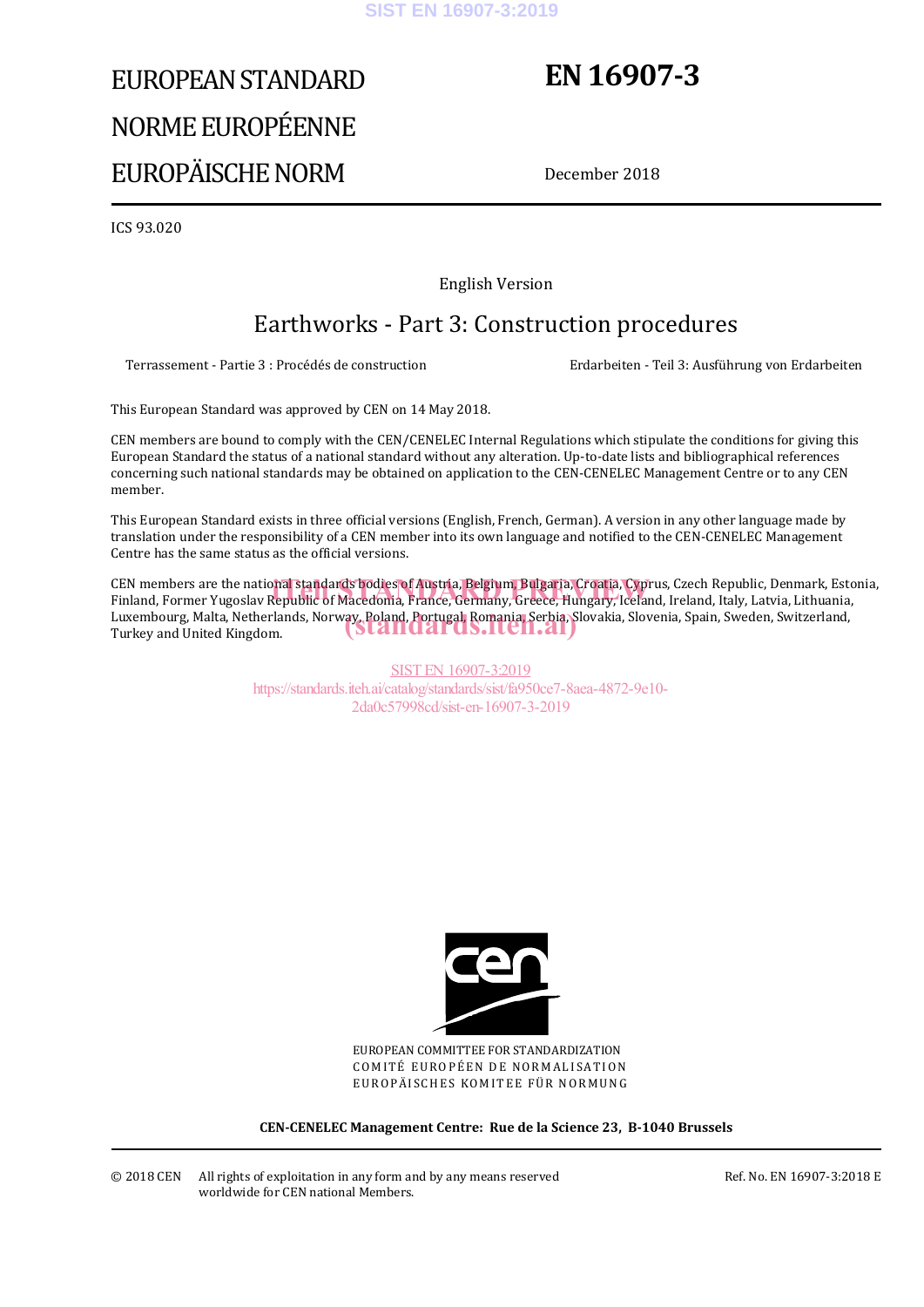### **Contents**

| 1                       |                                                                                       |  |  |  |
|-------------------------|---------------------------------------------------------------------------------------|--|--|--|
| $\overline{2}$          |                                                                                       |  |  |  |
| 3                       |                                                                                       |  |  |  |
| $\overline{\mathbf{4}}$ |                                                                                       |  |  |  |
| 4.1                     |                                                                                       |  |  |  |
| 4.2<br>4.3              |                                                                                       |  |  |  |
| 4.4                     |                                                                                       |  |  |  |
| 5                       |                                                                                       |  |  |  |
| 5.1                     |                                                                                       |  |  |  |
| 5.2                     |                                                                                       |  |  |  |
| 5.3                     |                                                                                       |  |  |  |
| 5.4                     |                                                                                       |  |  |  |
| 5.5                     |                                                                                       |  |  |  |
| 5.5.1                   |                                                                                       |  |  |  |
| 5.5.2                   |                                                                                       |  |  |  |
| 5.5.3                   |                                                                                       |  |  |  |
| 5.5.4                   |                                                                                       |  |  |  |
| 5.6                     |                                                                                       |  |  |  |
| 5.6.1                   |                                                                                       |  |  |  |
| 5.6.2<br>5.6.3          |                                                                                       |  |  |  |
| 5.6.4                   | Underwater blasting/standards.iteh.ai/catalog/standards/sist/fa950ce7-8aea-4872-9e10- |  |  |  |
| 5.6.5                   |                                                                                       |  |  |  |
| 5.6.6                   |                                                                                       |  |  |  |
|                         |                                                                                       |  |  |  |
| 6<br>6.1                |                                                                                       |  |  |  |
| 6.2                     |                                                                                       |  |  |  |
| 6.2.1                   |                                                                                       |  |  |  |
| 6.2.2                   |                                                                                       |  |  |  |
| 6.2.3                   |                                                                                       |  |  |  |
| 6.3                     |                                                                                       |  |  |  |
| 6.3.1                   |                                                                                       |  |  |  |
| 6.3.2                   |                                                                                       |  |  |  |
| 6.3.3                   |                                                                                       |  |  |  |
| 6.4                     |                                                                                       |  |  |  |
| 6.5                     |                                                                                       |  |  |  |
| 6.5.1                   |                                                                                       |  |  |  |
| 6.5.2                   |                                                                                       |  |  |  |
| 6.5.3                   |                                                                                       |  |  |  |
| 6.6                     |                                                                                       |  |  |  |
| $\overline{7}$          |                                                                                       |  |  |  |
| 7.1                     |                                                                                       |  |  |  |
| 7.2                     |                                                                                       |  |  |  |
| 7.3                     |                                                                                       |  |  |  |
| 7.4                     |                                                                                       |  |  |  |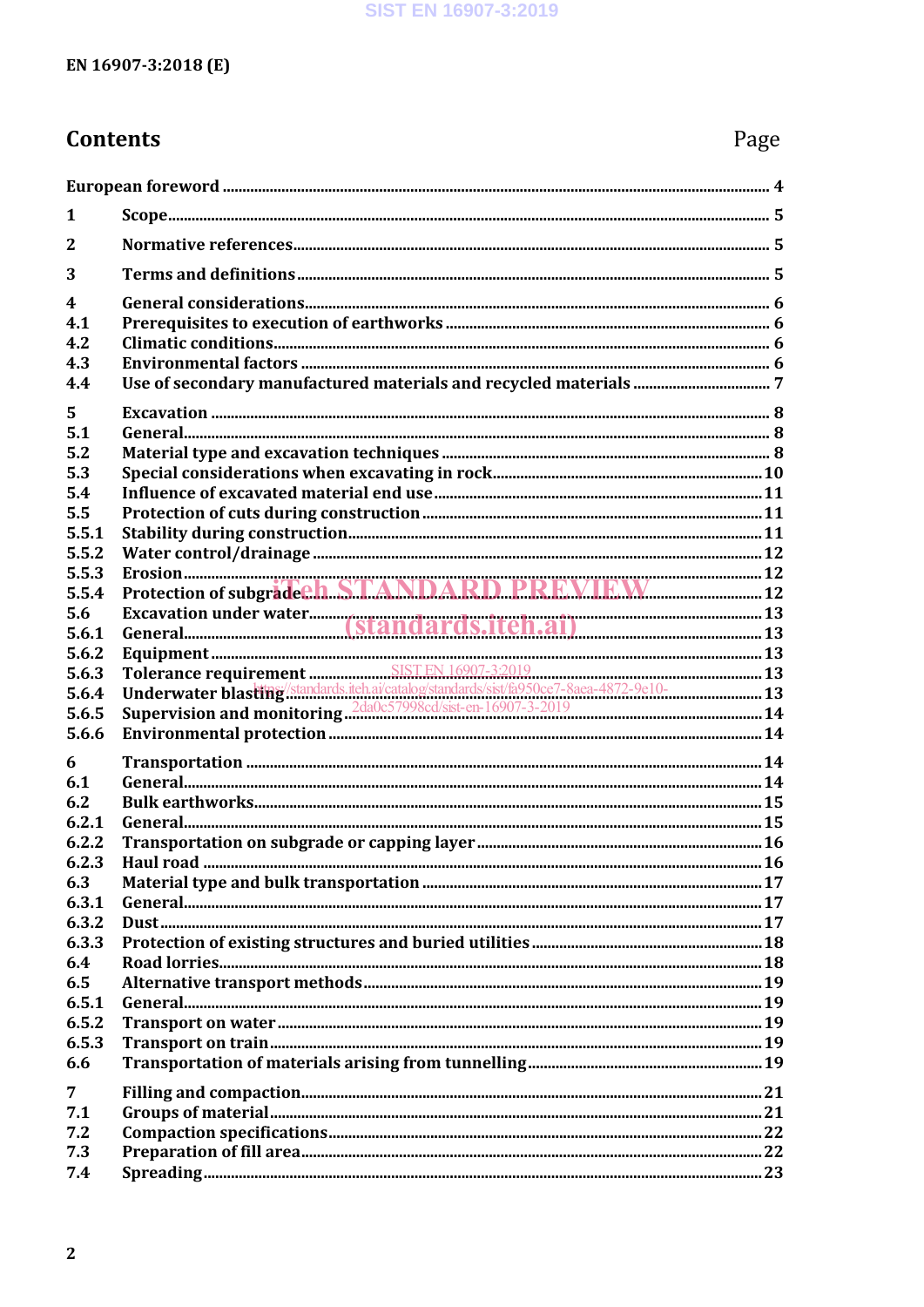| 7.4.1 |  |  |  |
|-------|--|--|--|
| 7.4.2 |  |  |  |
| 7.4.3 |  |  |  |
| 7.5   |  |  |  |
| 7.5.1 |  |  |  |
| 7.5.2 |  |  |  |
| 7.5.3 |  |  |  |
| 7.6   |  |  |  |
| 7.6.1 |  |  |  |
| 7.6.2 |  |  |  |
| 7.6.3 |  |  |  |
| 7.6.4 |  |  |  |
| 7.6.5 |  |  |  |
|       |  |  |  |
|       |  |  |  |
|       |  |  |  |
|       |  |  |  |
|       |  |  |  |
|       |  |  |  |

## **iTeh STANDARD PREVIEW** (standards.iteh.ai)

**SIST EN 16907-3:2019** https://standards.iteh.ai/catalog/standards/sist/fa950ce7-8aea-4872-9e10-2da0c57998cd/sist-en-16907-3-2019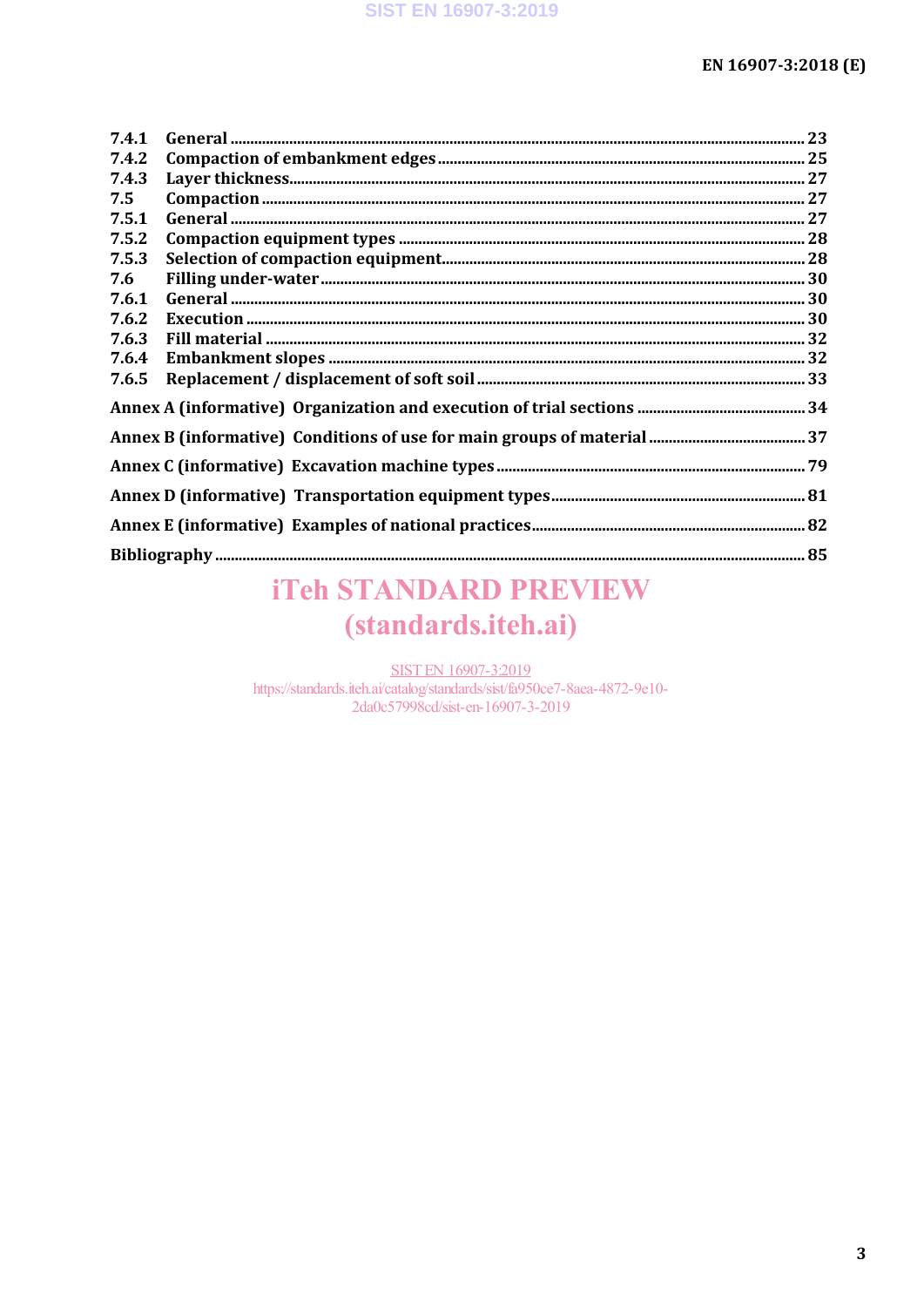#### **EN 16907-3:2018 (E)**

#### **European foreword**

This document (EN 16907-3:2018) has been prepared by Technical Committee CEN/TC 396 "Earthworks", the secretariat of which is held by AFNOR.

This European Standard shall be given the status of a national standard, either by publication of an identical text or by endorsement, at the latest by June 2019, and conflicting national standards shall be withdrawn at the latest by June 2019.

Attention is drawn to the possibility that some of the elements of this document may be the subject of patent rights. CEN shall not be held responsible for identifying any or all such patent rights.

This document is one of the European Standards within the framework series of EN 16907 on *Earthworks*, as follows:

- *Part 1: Principles and general rules;*
- *Part 2: Classification of materials;*
- *Part 3: Construction procedures* (this document)*;*
- *Part 4: Soil treatment with lime and/or hydraulic binders;*
- *Part 5: Quality control;* iTeh STANDARD PREVIEW
- Part 6: Land reclamation earthwork**swith dredged hydraulic fill; i**)
- *Part 7: Hydraulic placement of waste.* SIST EN 16907-3:2019

https://standards.iteh.ai/catalog/standards/sist/fa950ce7-8aea-4872-9e10-

According to the CEN-CENELEC Internal Regulations, the national standards organisations of the following countries are bound to implement this European Standard: Austria, Belgium, Bulgaria, Croatia, Cyprus, Czech Republic, Denmark, Estonia, Finland, Former Yugoslav Republic of Macedonia, France, Germany, Greece, Hungary, Iceland, Ireland, Italy, Latvia, Lithuania, Luxembourg, Malta, Netherlands, Norway, Poland, Portugal, Romania, Serbia, Slovakia, Slovenia, Spain, Sweden, Switzerland, Turkey and the United Kingdom.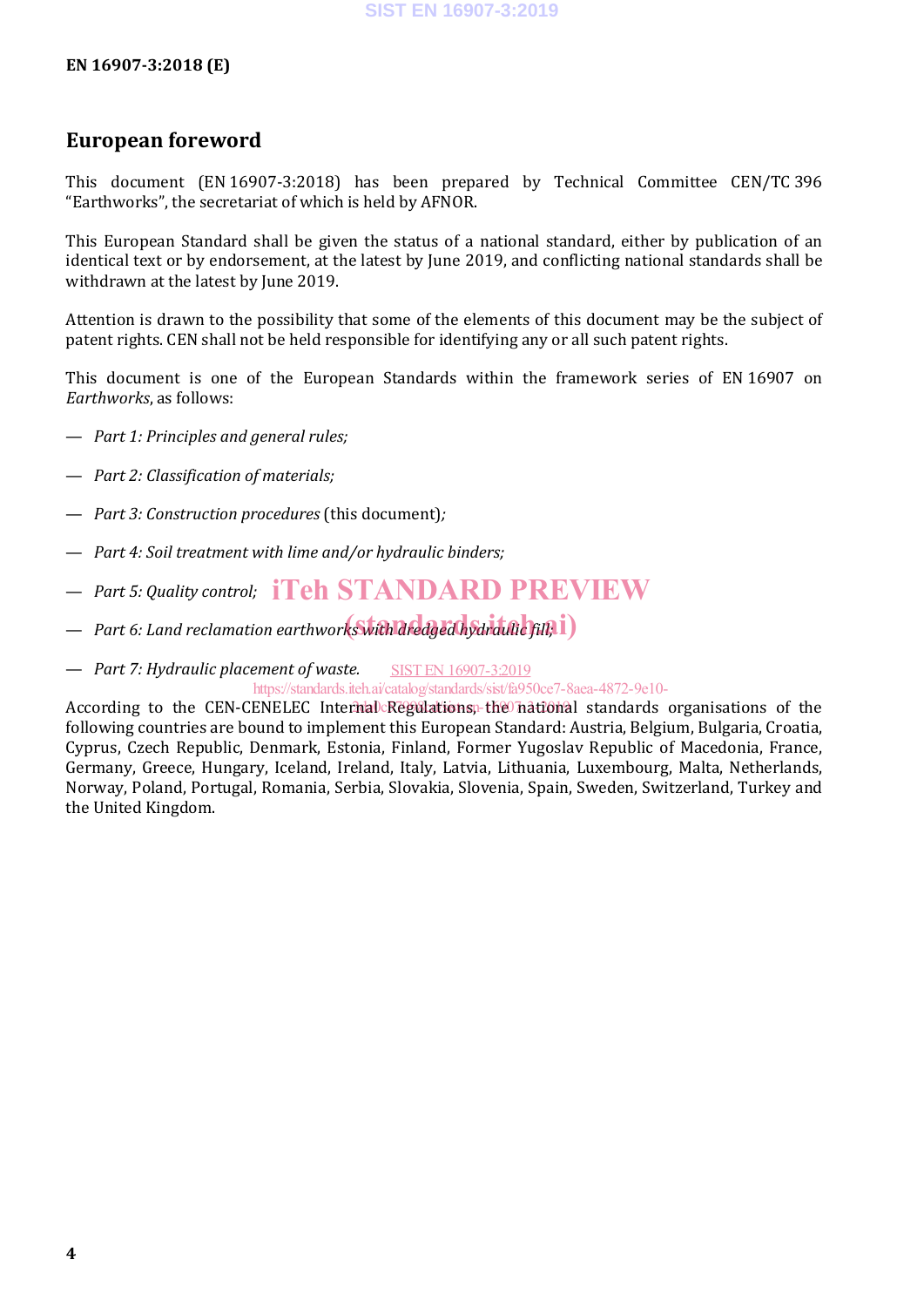#### **1 Scope**

This European Standard provides execution procedures for excavating, transporting and placing soils and rocks for the construction of earth-structures and guidance for the work. Additionally, it includes excavation and placement of rock materials underwater.

Dredging of soils and the associated hydraulic placement of fills are covered by EN 16907-6 and EN 16907-7.

Execution of earthworks follows the conclusions of the earthworks design and optimization phase (EN 16907-1), which should anticipate soil and rock specificities and their suitability. In case some events could not be foreseen, additional design is performed during the execution of works.

#### **2 Normative references**

The following documents are referred to in the text in such a way that some or all of their content constitutes requirements of this document. For dated references, only the edition cited applies. For undated references, the latest edition of the referenced document (including any amendments) applies.

EN 16907-1, *Earthworks - Part 1: Principles and general rules*

EN 16907-2, *Earthworks - Part 2: Classification of materials*

EN 16907-6, *Earthworks - Part 6: Land reclamation earthworks with dredged hydraulic fill*

#### **3 Terms and definitions STANDARD PREVIEW**

### (standards.iteh.ai)

For the purposes of this document, the terms, definitions and symbols given in EN 16907-1 and the following apply. SIST EN 16907-3:2019

ISO and IEC maintain terminologican itatabases for vise/fi95tan7aardization at the following addresses:

- IEC Electropedia: available at http://www.electropedia.org/ 2da0c57998cd/sist-en-16907-3-2019
- ISO Online browsing platform: available at http://www.iso.org/obp

#### **3.1**

#### **trafficability**

ability of a material surface to support the passage of earthworks

#### **3.2**

#### **compaction**

process of removing air from a soil normally by mechanical means

**3.3**

#### **compactive effort**

energy applied to achieve compaction

#### **3.4**

#### **over compaction**

condition that arises during compaction when sufficient air has been expelled from a fill such that further compactive effort results in elevated pore water pressures causing the fill surface to become unstable as the material "mattresses"

Note 1 to entry: Over compaction of granular soils can also result in the crushing of individual particles thereby modifying the particle size distribution.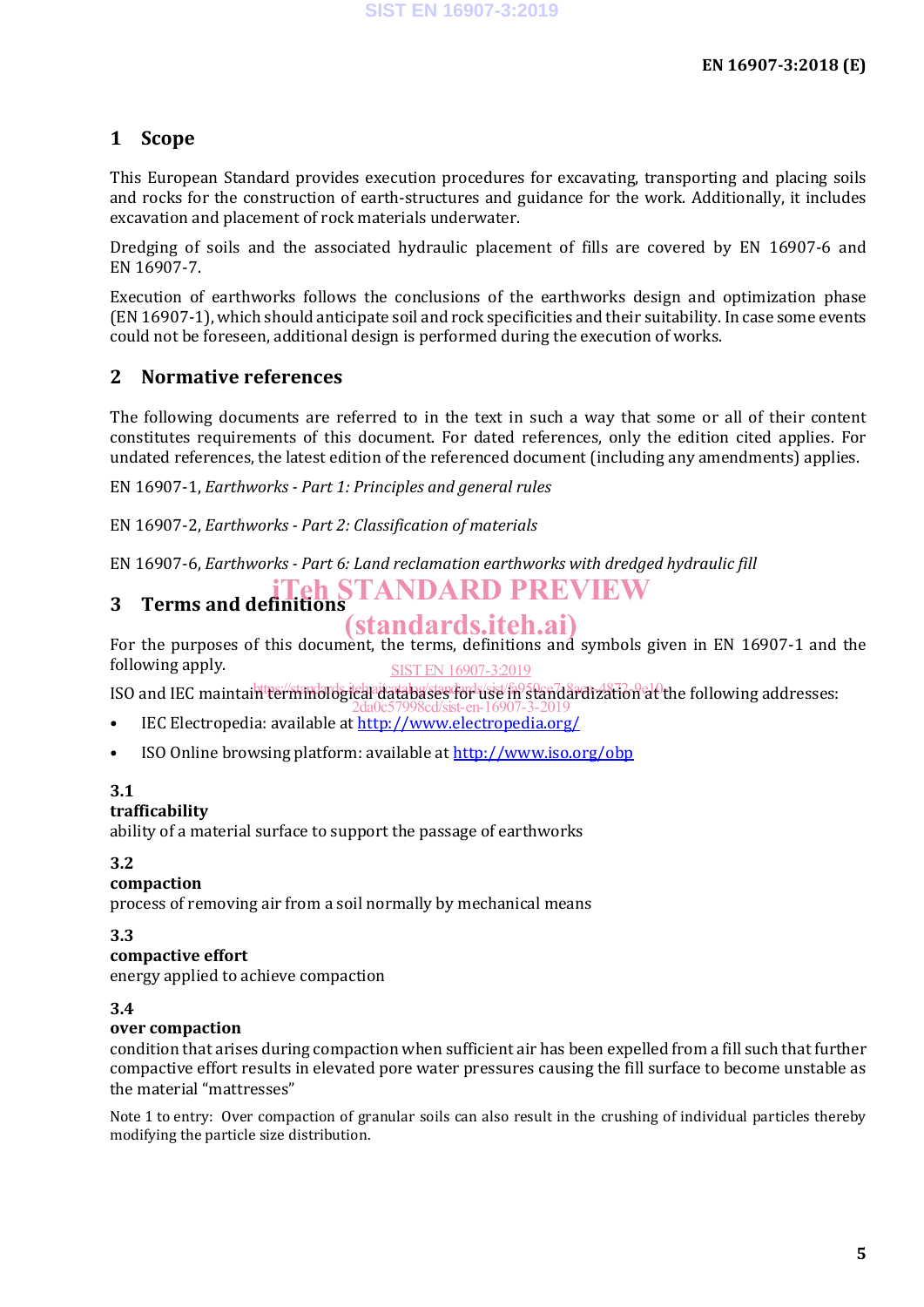#### **3.5**

#### **density index**

density state of a granular soil (natural or compacted) determined by comparing its void ratio (e) with the minimum ( $e_{min}$ ) and maximum ( $e_{max}$ ) attainable for the particular material

Note 1 to entry: The minimum and maximum void ratios correspond to the densest state  $(I_D = 100\%)$  and loosest state (I<sub>D</sub> = 0 %) respectively (=[ $e_{max} - e/e_{max} - e_{min}$ ] × 100 %).

#### **3.6**

#### **fine soil**

soil with at least 15 % fines content, depending on national practices

#### **3.7**

#### **fine active soil**

water-sensitive fine soil which exhibits specific shrinking/swelling properties to be taken into consideration for earthworks

#### **4 General considerations**

#### **4.1 Prerequisites to execution of earthworks**

Before the beginning of construction, all geotechnical design issues should be solved, including temporary and permanent stability, erosion and settlements. All unresolved issues during design shall be identified to all parties and highlighted before the commencement of construction. In this case, the responsibility for closing out shall be made clear.

responsibility for closing out shall be made clear.<br>Before the commencement of each part of works, the design of each part of the earthworks shall have been completed, including the assessment of the available materials and their suitability (see EN 16907-1 SIST EN 16907-3:2019 and EN 16907-2).

**4.2 Climatic conditions** https://standards.iteh.ai/catalog/standards/sist/fa950ce7-8aea-4872-9e10- 2da0c57998cd/sist-en-16907-3-2019

## Before commencing earthworks, the prevailing climatic conditions at the construction site shall be

considered. Seasonal climatic variations can impose limiting factors on earthworks. During periods of rainfall, consideration should be given to suspending earthworks operations in wet

sensitive materials. When necessary, the earth surfaces should be sealed to prevent the ingress of water.

In dry climatic conditions, consideration should be given to preventing evaporative losses by covering the exposed earth surfaces with non-sensitive materials.

NOTE Seasonal climatic considerations will vary depending on different regions. For example, a frozen ground surface may provide a temporary working platform that can enhance the excavation of soft soil.

#### **4.3 Environmental factors**

All earthworks should comply with the relevant environmental legislation.

Earthworks have the potential to harm the natural and built environment and therefore they should be planned in such a manner so as to minimize the potential for harm.

The environmental factors to be considered during earthworks construction commonly include the following:

**Noise** – European and national regulations should be considered. It is applying for receptors, e.g. domestic dwellings which are affected by the increase of noise beyond legal limits. Assessments should be made of the noise emissions of the various types of earthwork machinery and background noise level readings taken prior to commencement of the earthwork operations.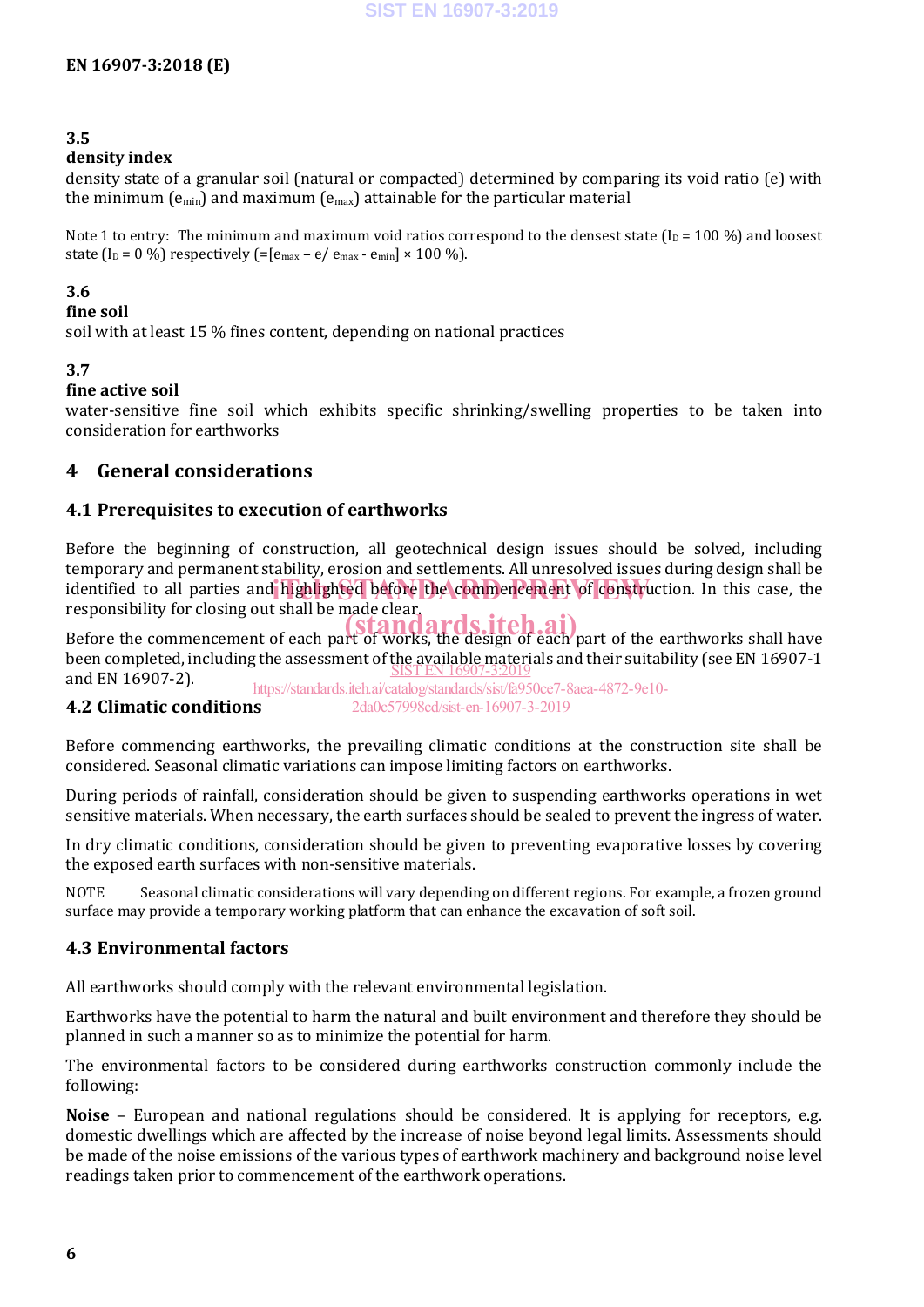Consideration should be given to restricted working hours and to the construction of temporary noise barriers utilizing earth bunds or fencing.

**Contamination** – if there are areas of contamination within an excavation, the activities should be controlled so as to prevent further contamination of the surrounding soil. Contaminated materials should be handled separately and if they are to be stockpiled, the surface upon which they are to be placed should be sealed and shaped to prevent the potential run-off of contaminated water. The potential effect on workers should also be considered and appropriate protective equipment provided.

Appropriate equipment should be selected, to deal with the contaminated material.

**Dust** – Earthwork operations have the potential to cause dust, particularly in fine graded soils in dry weather conditions.

Dust should be controlled by spraying water onto the exposed surfaces. The potential for dust generation is limited if the exposed surfaces are covered with topsoil and seeded as works progress.

**Water courses protection** – The most likely cause of pollution from earthworks is the siltation of surface water by uncontrolled silt laden run-off. Consideration shall therefore be given when planning the earthwork operation to the proposed dewatering system. Control measures can include the establishment of settlement ponds and the use of silt fences.

**Vibration** shall be considered especially sensitivity of existing structures, or building or utilities to vibrations and sound shock waves.

Normal earthwork operations are unlikely to cause harmful vibration levels, however blasting operations can cause considerable vibration and therefore have the potential to damage either the works or<br>adioining properties. In cases where vibration caused by blasting is likely to cause damage, blasting adjoining properties. In cases where vibration caused by blasting is likely to cause damage, blasting should be prohibited and replaced by ripping and for hydraulic preaking.

#### **4.4 Use of secondary manufactured materials and recycled materials** SIST EN 16907-3:201

For reasons of economy/and environmental sustainability, the Earthworks Practitioner should consider the use of recycled materials and <del>industrial by products</del>. These will typically include demolition arisings (crushed concrete, etc.) and industrial by-products such as pulverized fuel ash, burnt colliery shale, biomass ashes, slag, foundry sand and cement kiln dust, as well as quarrying processing by-products.

The use of by-products and recycled materials presents special considerations for the Earthworks Practitioner. These considerations fall into two principle categories: legislative and geotechnical.

Legislative considerations concern the environmental and waste licensing legislation that governs the use of such recycled materials and by-products. In order to prevent environmental harm, strict national legislative controls are normally applied to the use of such products. It should be noted that such materials are often considered as a "waste" and legislation governing such materials is often complex. The use of such materials should be carefully evaluated because of their potential to cause environmental harm during both the construction phase and the operation phase of the earthwork. Such harm is often associated with the creation of airborne pollution by dust and ground/surface water pollution by leachate.

Geotechnical concerns relate to the unique characteristics of the recycled material and secondary manufactured products. These materials will often behave in a different manner to natural materials and due consideration shall be taken of this in their specification and use. Particular consideration should be given to the long-term durability of the materials in both the physical and chemical context as, particularly in the case of industrial secondary manufactured products, they may be susceptible to gradual chemical deterioration which can lead to failure of the earthwork. Testing regimes should be established to identify the nature of the material and to validate its consistency during use.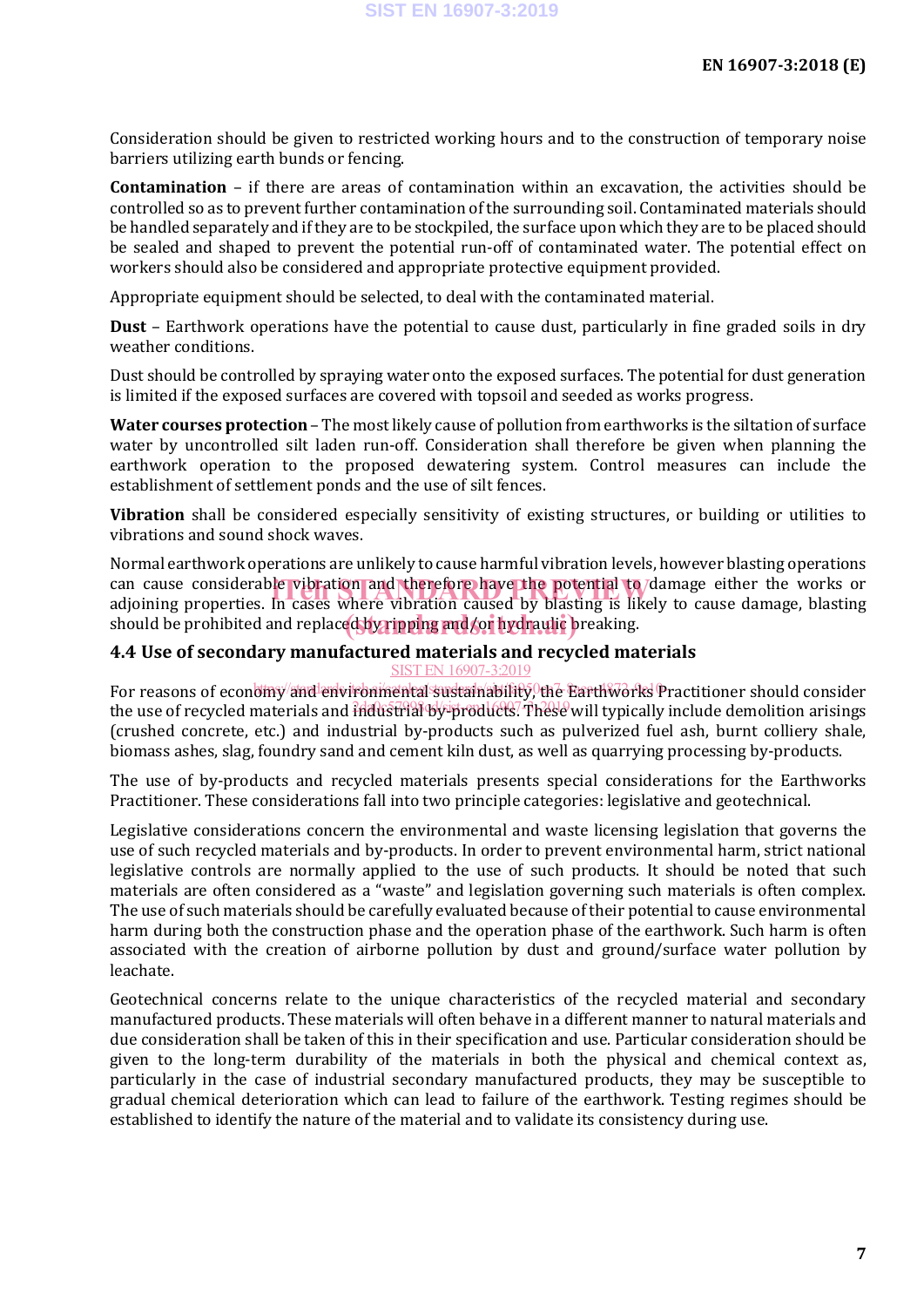Processing by way of sizing or blending/mixing with other by-products or natural materials is often a means to achieve an environmentally and geotechnically suitable material. These activities should be subject to the same controls and considerations described above.

#### **5 Excavation**

#### **5.1 General**

Excavation for earthworks is the process of forming cuttings or other excavations, normally by mechanical means, and includes the loading of the excavated material into transportation equipment. Excavation and loading is an integrated process. This section identifies the key considerations relating to excavation (and loading).

The aim of the excavation process is to create the designed excavated earthworks profile. In so doing, the excavation should be planned not only to ensure that the excavated materials are maintained/protected during their excavation such that they are suitable for their intended use, but also to ensure that the excavation can be carried out safely and efficiently while ensuring that the excavation formation level/subgrade and the surrounding ground are undamaged by the excavation process.

Excavation should not commence until the area to be filled is suitable for accepting material or that an appropriate temporary stockpile area is available.

For colder climates, if the material in the cutting is sensitive to frost heave and if the frost will penetrate more than 0,5 m in the material in the final profil, boulders should be removed.

### 5.2 Material type and excavation techniques **ARD PREVIEW**

The type and nature of the material to be excavated is the most important consideration for the excavation process. The group of material (see informative Annex B) will determine the manner and the rate of excavation. It is therefore of fundamental importance to identify the material types to be excavated prior to the commencement of excavation ai/catalog/standards/sist/fa950ce7-8aea-4872-9e10-2da0c57998cd/sist-en-16907-3-2019

If an excavation contains mixed materials, consideration should be given to the need to separate the different grades during excavation or to mix them (e.g.: Frontal excavation).

Table 1 identifies the main material types (described in Annex B) and their appropriate methods of mechanical excavation.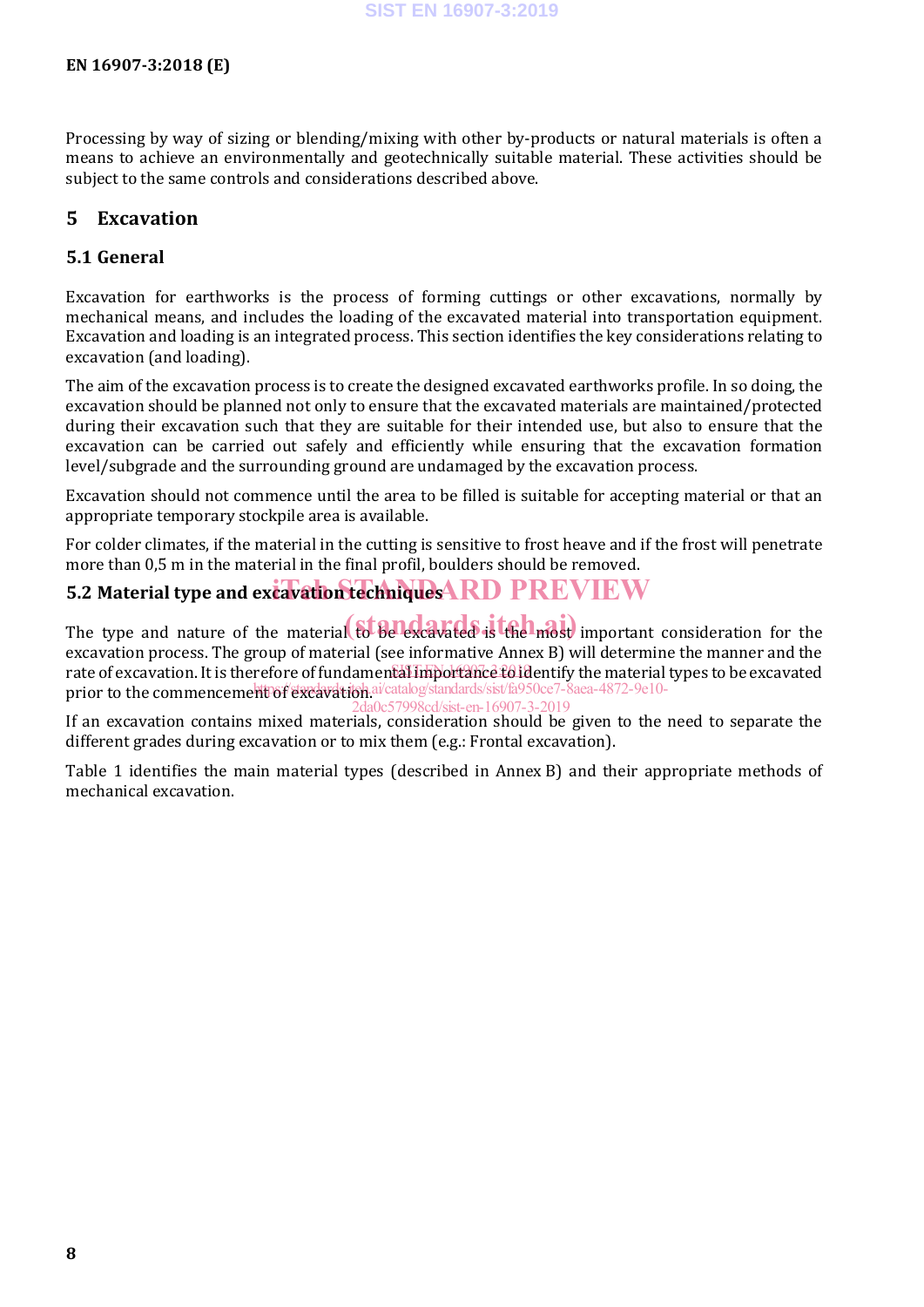| <b>Material type</b>     | <b>Possible excavation method</b>                                                                                                                                               | <b>Possible pre-processing</b>                                                                                                                                                                                                                                                                                                            |
|--------------------------|---------------------------------------------------------------------------------------------------------------------------------------------------------------------------------|-------------------------------------------------------------------------------------------------------------------------------------------------------------------------------------------------------------------------------------------------------------------------------------------------------------------------------------------|
| Fine graded (all states) | Backacter excavator<br>Face shovel excavator<br>Wheeled front loader<br><b>Tracked front loader</b><br>Push-loaded scraper                                                      | Wet soils may require treatment with<br>binder to permit scraper excavation.                                                                                                                                                                                                                                                              |
| Granular (all grades)    | Backacter excavator<br>Face shovel excavator<br>Wheeled front loader<br>Tracked front loader<br>Push-loaded scraper                                                             | None<br>Dewatering may be necessary to permit<br>excavation or to assist drying of materials.                                                                                                                                                                                                                                             |
| Rock - Weak              | Backacter excavator<br>Face shovel excavator<br>Wheeled front loader<br><b>Tracked front loader</b><br>Push-loaded scraper                                                      | Scraper excavation will normally require<br>ripping or blasting. Ripping or loosening<br>by blasting will also aid other excavation<br>methods.                                                                                                                                                                                           |
| Rock - Strong<br>i Fe    | <b>Backacter</b> excavator<br>Face shovel excavator<br>eh.a<br>Wheeled front loader                                                                                             | Blasting with explosives and/or breaking<br>with hydraulic hammers. For some strong<br>rocks heavy ripping can be considered.                                                                                                                                                                                                             |
| Chalk<br>https://stand   | Backacter excavator07-3:2019<br>aracte showel excavator sist/fa950ce?<br>2da0c57998cd/sist-en-16907-3-20<br>Wheeled front loader<br>Tracked front loader<br>Push-loaded scraper | The use of scrapers on some types of chalk<br>may lead to disaggregation and instability<br>of the material possibly necessitating the<br>use of treatment with binder. If the need<br>for the possible use of binders is to be<br>avoided other means of excavation should<br>be considered. For hard chalk ripping can<br>be necessary. |

#### **Table 1 — Material types**

The excavation methods (machine types) listed in the preceding table are described in Annex C.

Large excavators have a high break out force and can avoid blasting.

Specialist excavation equipment such as long reach/low ground pressure excavators or draglines are often required for excavations in very poor soils or soils containing organic material. The former also have benefits in undertaking excavations in areas of difficult access, and in ground conditions imposing limitations regarding stability.

It is possible to treat the excavated materials (e.g. with lime) during the excavation process (see Annex J of EN 16907-4:2018).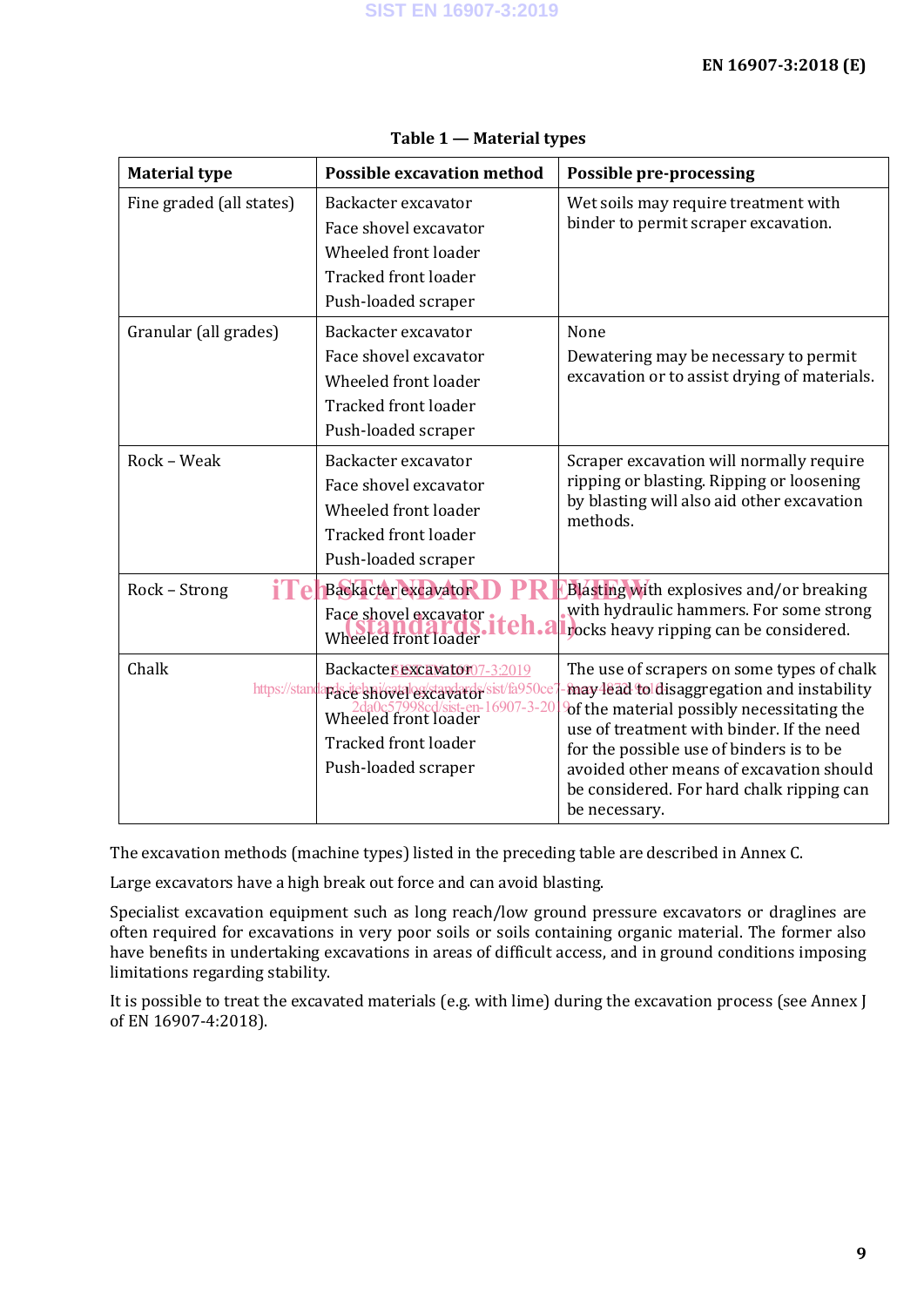#### **5.3 Special considerations when excavating in rock**

Excavation in rock places special demands on the earthworks, which do not exist when excavating in soil.

Predicting the ease of excavation of rock and rock masses is very important in earthworks. In order to describe the excavation of rocks, different terms have been used, related to the principle of excavation and the mechanics of fracture. In this document, the term excavatability is used as a broad term that refers to the ease of excavation of rock and rock masses and includes the following methods:

- a) digging, when easy/very easy excavation conditions exist (soil or loose rocks);
- b) ripping, for moderate to difficult excavation conditions, (weak rocks, and weathered part of strong rocks);
- c) blasting for very difficult excavation conditions (strong rocks).

The assessments to determine the ease or difficulty with which a rock mass may be excavated are based upon the consideration of:

- d) the rock materials forming the rock blocks within the *in situ* rock mass (because excavation entails fragmentation and rupture of the rock materials when the block volume is large);
- e) the nature, extent and orientation of the fractures;
- f) the geological structure with respect to folding and faulting and schistosity.

Indirect assessment of these parameters can be based upont ch.ai)

- rock description (see EN 16907-2);
- SIST EN 16907-3:2019
- seismic velocity of P-waye/and nature of the rockhards/sist/fa950ce7-8aea-4872-9e10-

2da0c57998cd/sist-en-16907-3-2019

- discontinuity spacing index and point load test;
- geological strength index.

NOTE Examples of such indirect methods can be found in Caterpillar tables (ref), Pettifer and Fookes, Quarterly Journal of Engineering Geology, 27, 145–164; Bull eng Geol Environ (2010) 69:13–27 – Excavatability assessment of rock masses using the Geological Strength Index.

In addition, the following information could be relevant:

- relevant parameters on rock hardness, fractures, faulting and folding (direct or indirect);
- information on the weathering, karstification, hydrogeology.

In order to choose the appropriate method of excavation, the following information should be made available:

- assessed geology of the rock mass;
- performed boreholes with logs, lab testing and photos;
- all constraints on existing structures, buildings, utilities, … which could influence the choice of the method of excavation.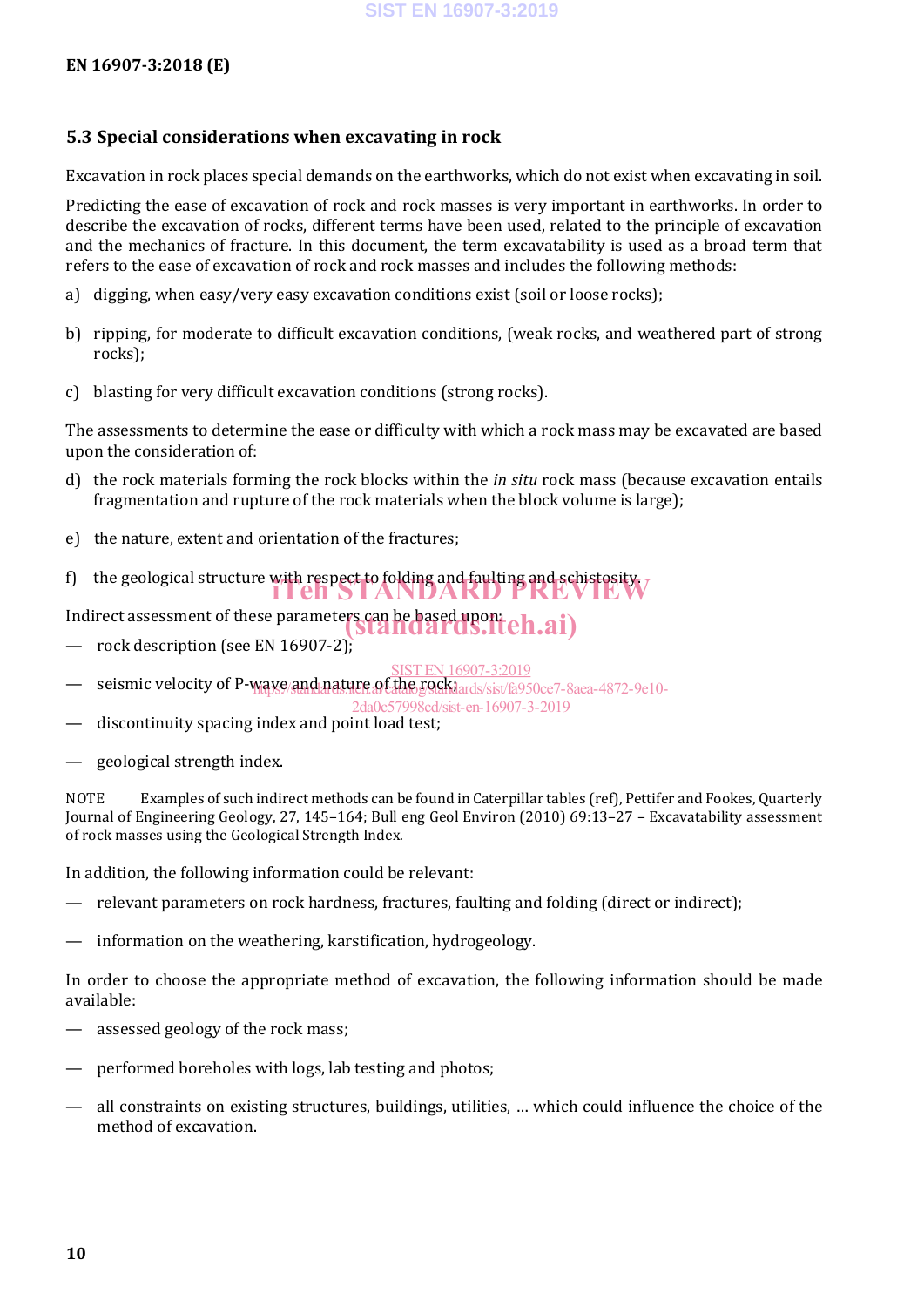If blasting is anticipated, then additional information should be gathered:

- presence of water if any;
- sensitivity of existing structures, or building or utilities to vibrations and sound shock waves;
- for adjacent sensitive soil: restrictions regarding vibrations and direct impact from blasting.

In addition, the following information could be relevant:

- maximum particular speed for each range of frequency;
- results of trial blasting, if any;
- anticipated variation of the top of the rock mass to be blasted;
- maximum size of blocks allowed in fill or other specifications on the grading curve;
- environmental and neighbourhood sensitivity.

#### **5.4 Influence of excavated material end use**

The proposed use of the excavated material will influence the excavation method. Materials which are to be used in a structural fill area (e.g. embankment or platform) will need to be excavated in such a manner to optimize the reuse while ensuring that their quality is not deteriorated and they do not become<br>unsuitable for compaction in the fill area unsuitable for compaction in the fill area.

ansurasse to compactor in the monetal changes during the earthworks process (excavate, "load", transport, deposit and compact) should be excavated in such a manner to ensure that their properties are maintained during handling. SIST EN 16907-3:2019

Care will be required to identify a method that will achieve effective and consistent mixing with regards to the type and distribution of material. https://standards.iteh.ai/catalog/standards/sist/fa950ce7-8aea-4872-9e10-

NOTE On the other hand, materials which are to be placed in non-structural fills (e.g. landscape areas or disposed of offsite) do not have to be excavated in such a manner so as to maintain their quality.

Normally, material types required to be deposited separately should be excavated separately. However, it is sometimes beneficial to deliberately mix varying grades of material as part of the excavation process to improve material quality and therefore render material acceptable which would otherwise be unacceptable or optimize the characteristics of acceptable material.

#### **5.5 Protection of cuts during construction**

#### **5.5.1 Stability during construction**

It is important that the determination of the face height and inclination shall focus on the consideration of the actual ground conditions for each excavation.

Temporary slopes created as the excavation of the cutting progresses should not be steeper than the permanent design slope unless stability implications are assessed. Excavation faces created by backacter/face shovel/loader excavation are normally vertical and should therefore not be left for long periods. If excavation is not to be a continuous process, the vertical excavation faces should be cut to a safe slope to prevent collapse until excavation recommences. In any event, vertical excavation faces should not normally exceed 5m in height for soils and at all times should be protected along the top edge by temporary fencing or earth bunds.

The bench height should be considered for each excavation and may exceed 5 m in some rock excavations.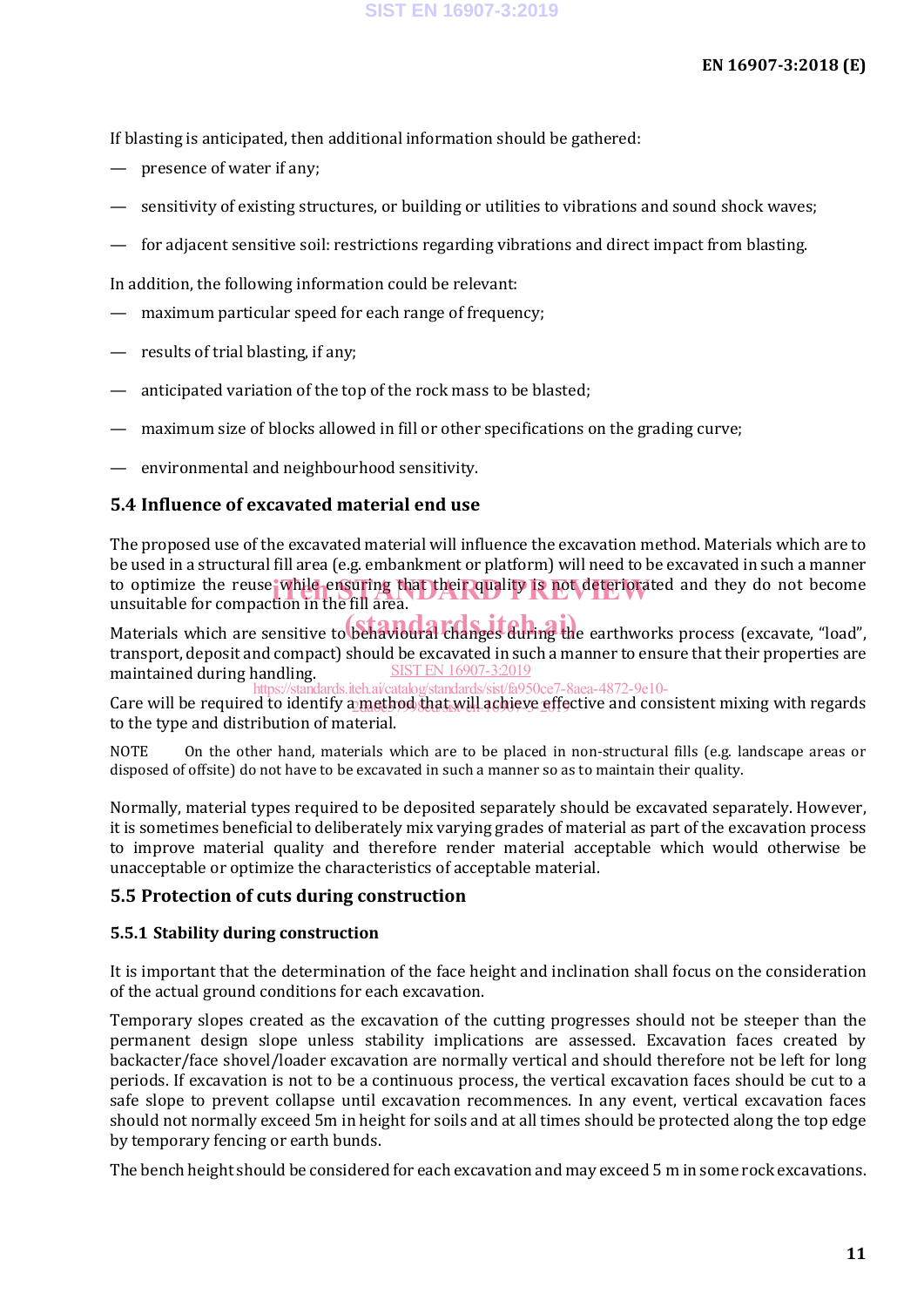NOTE Vertical or steep faces may be strictly limited in clays, where height limitations of 2 m or 3 m are quite common.

The excavation shall not extend beyond the designed profile. If excavation inadvertently exceeds the designed profile, the design shall be reviewed. If the resultant void requires filling, this shall be carried out as if it were an earthworks embankment with material of adequate engineering properties. Where trenches (for drainage and the like) are to be excavated at the base of slopes, these should be excavated in such a manner so as not to undermine the adjacent slope. They should be backfilled/reinstated as soon as possible.

Consideration should be given to the need to monitor the stability of excavations or adjacent structures.

#### **5.5.2 Water control/drainage**

Excavations should be planned to prevent the materials to be excavated from deterioration or the final formation from being damaged by water. Water will arise from two sources: ground-water where the excavation extends below water table and rainwater ("surface water"). In some cases groundwater will be encountered above water table level where lenses of water-bearing soils occur within otherwise nonwater bearing soils. This is commonly described as "perched water". Care must be taken about artesian aquifer which is a confined aquifer containing groundwater under positive pressure. If water is not controlled in the excavation, it can damage or erode soils.

In any case the effect of such operations on neighbouring activities (e.g. existing well, settlement on building due to water table lowering) shall be assessed.

In all cases, care shall be taken to ensure that suitable discharge arrangements are in place in order to prevent environmental damage. prevent environmental damage.

.<br>NOTE Water control is normally undertaken by ensuring that the excavation is shaped to discourage ponding and by the installation of ditches/grips/drains and the like. In some cases, these gravity systems will be supported by positive drainage, i.e. pumps. SIST EN 16907-3:2019

#### https://standards.iteh.ai/catalog/standards/sist/fa950ce7-8aea-4872-9e10-

In excavations that extend below water <u>table level, it will often be nece</u>ssary to artificially lower the water table before excavation commences. Systems such as perimeter well-pointing exist for such purposes. Advance installation of permanent drains may also assist. This prior dewatering not only enables efficient excavation but also will improve, in most cases, the behavioural characteristics of the materials to be excavated.

#### **5.5.3 Erosion**

Excavated slopes, particularly those in excavations containing fine granular soils, are prone to erosion caused by rainfall or wind. Exposed slopes should be protected as soon as practicable to prevent erosion by the application of the specified protection measures, e.g. by covering with topsoil or gravel and seeding/vegetating. Otherwise, a temporary protective layer should be left on the slope in order to prevent erosion of the final slope and this should only be removed immediately prior to the application of the protection measure.

Erosion may also occur due to outbreak of ground water in a slope with layered soil. Proper drainage and erosion protection should be applied.

#### **5.5.4 Protection of subgrade**

The sub-grade of the cutting or excavation should not be exposed to wet weather or frost without some form of protection or remediation.

After the frost season, the subgrade shall be inspected and any necessary remedial measure undertaken (recompaction, soil treatment, excavation and replacement, …).

During the construction it is normal to leave a protection/sacrificial layer on the floor of the cutting immediately above subgrade to prevent damage to the subgrade. Excavation should not proceed beyond